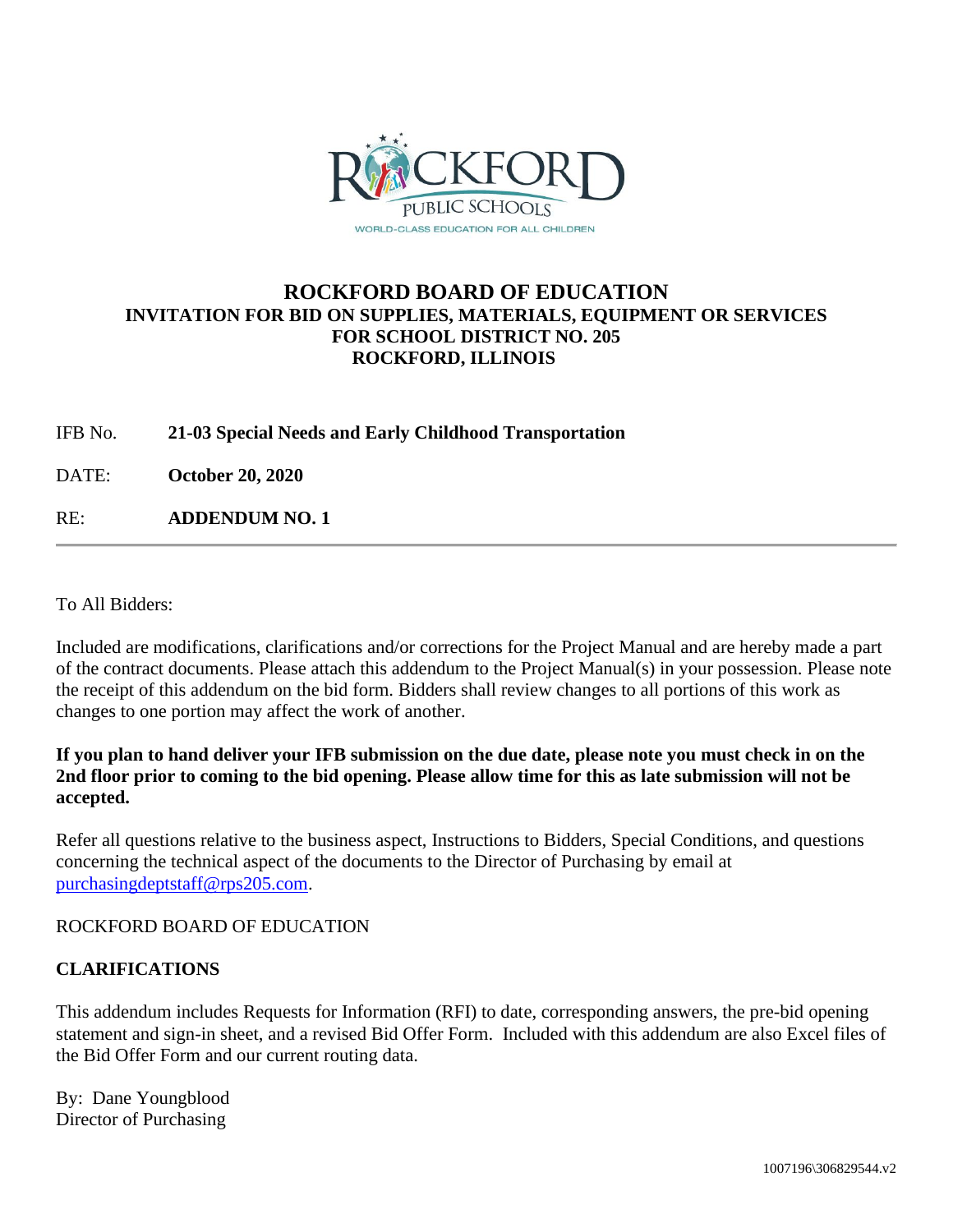## **CLARIFICATIONS**

Below are Requests for Information (RFI) to date and corresponding answers.

- 1. Please provide the pricing (bid offer forms) in excel for ease and clarity and filling out. a. An Excel version of the Bid Offer Form is included with this addendum.
- 2. Can minivans be used in lieu of Suburban vehicles?
	- a. Vehicles must meet Illinois Vehicle Code 625 ILCS 5/1-217 and 1-148.3a-5 with appropriate licensure of the vehicle being used. Lists of vehicles are what are currently being used but changes can be made.
- 3. Is the \$8 million district has budgeted for contracted transportation the amount projected to cover the services in this IFB for the 20/21 SY?
	- a. This amount includes the services in this IFB and other purchased services for Transportation for the 20/21 school year.
- 4. Please provide last 3 years annual total paid to current vendor for the services identified in this IFB.
	- a. FY18 \$5,064,907.61
	- b. FY19 \$5,581,638.46
	- c. FY20 \$4,306,166.97
- 5. How many aides/monitors are utilized by current vendor?
	- a. Current estimate is around 10.
- 6. Please provide office/maintenance staff in place for current vendor.
	- a. Minimum requirements for certain positions are listed in the bid specifications. It is incumbent upon the awarded contractor to determine what staff level they will require to meet the needs outlined in this IFB.
- 7. Would District consider mandating a minimum driver wage for these services? Current vendor appears to be offering according to job ad "up to \$11/hr" which seems extremely low for market wages. a. No.
- 8. Does vendor current have adequate number of drivers? Does District currently have adequate number of drivers for inhouse services?
	- a. Yes, the current contractor has an adequate number of drivers.
	- b. Yes, the District has an adequate number of drivers.
- 9. Would District consider protecting vendor on unit volumes, student volumes, and # of days? If not, vendor will have to assume some volume loss and this could impact prices received.
	- a. No, the District will not consider language providing protections for fluctuations in unit volumes, student volumes and/or number of days. However, the District will agree that, in the event District operations cease for a period in excess of five (5) consecutive days, which days shall not include weekends, federal holidays, or days on which District operations were previously scheduled to be closed, (an "Unanticipated Shutdown") District shall reimburse Vendor a portion of Vendor's fixed operating costs. In order to receive reimbursement for an Unanticipated Shutdown, Vendor shall submit to District its request for reimbursement no later than sixty (60) days following the final day of the Unanticipated Shutdown, and must include a breakdown of the fixed operating costs in sufficient detail and particularity as reasonably requested by the District.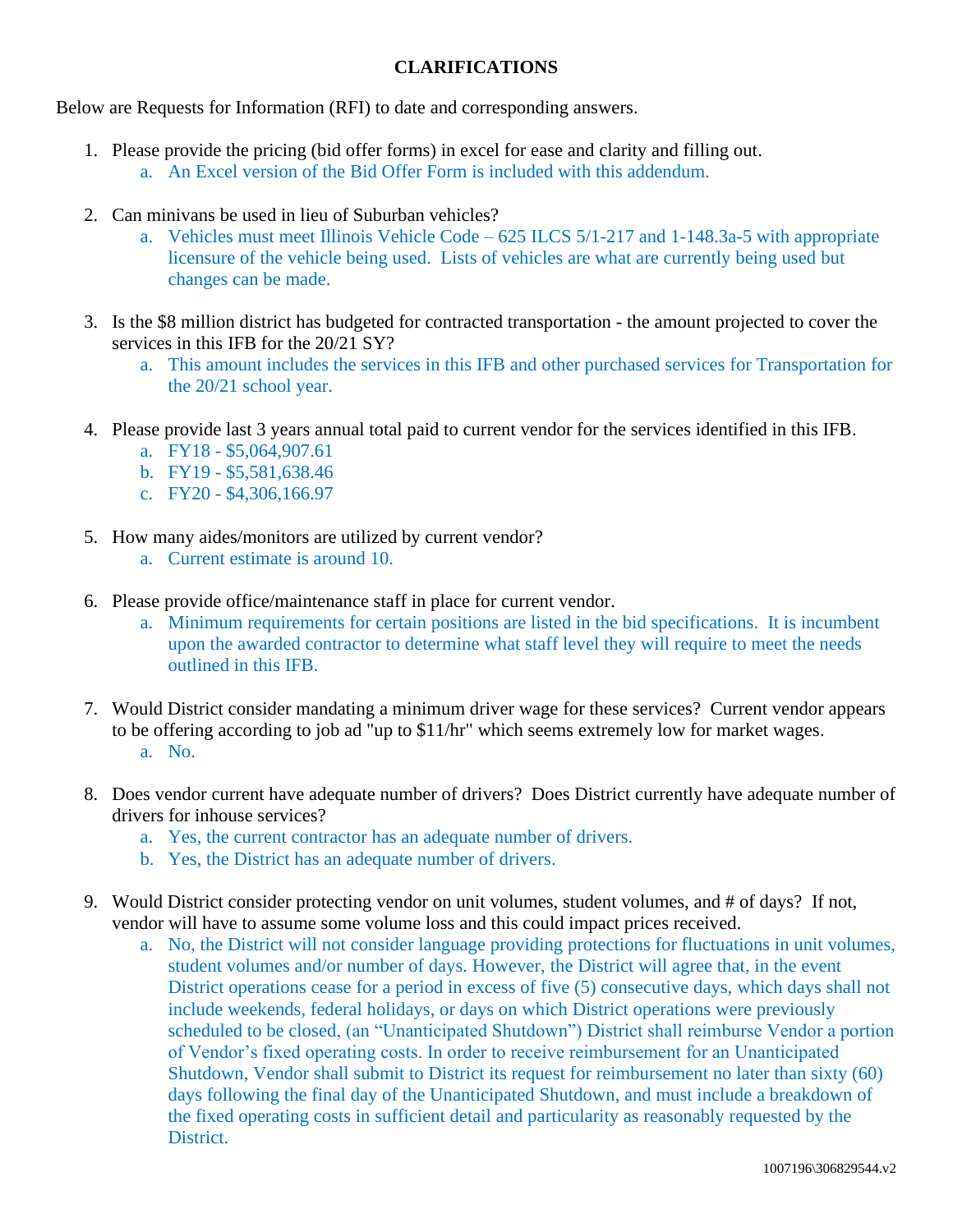- 10. How many buses and days does summer school run?
	- a. Normal summer school is four weeks, but we have some students that go all summer/all year. Buses and days vary greatly.
- 11. Does vendor provide any field/athletic trip services? Or does current inhouse drivers/buses cover all trips?
	- a. The current contractor does not provide any services for Athletics and rarely for field trips.
	- b. The District has five wheelchair buses to provide these services in-house.
- 12. Is District pleased with current level of service? If not, what specific areas would you like to see improved?
	- a. Yes.
	- b. Not applicable.
- 13. Does current vendor own or lease current facility?
	- a. This is not information available to the District.
- 14. How many hours per day does current vendors drivers average?
	- a. This is not information available to the District.
- 15. Please provide copy of shuttle routes; vocational routes -- District has previously provided other routes. a. An Excel version of our current routing information is included with this addendum.
- 16. Should the vendor fill out the pricing page by multiplying rate bid x how of students/miles x 172 days even though some items like summer school don't go 172 days?
	- a. Bid Offer Form has been revised to reflect 197 days for summer school routes. Please calculate totals based on number of students and days for that route.
- 17. Does the vehicle count listed in documents include spares?
	- a. No.
- 18. Please provide definitions for pricing items; what is double address, etc?
	- a. A double address is more than one pick-up or drop-off address. We normally only allow one pick-up and one drop-off address.
- 19. Are current drivers/monitors in a union? If so, which union and can we be provided CBA?
	- a. No.
	- b. Not applicable.
- 20. The provided current rates don't match the pricing on bid form in some circumstances -- could you please clarify and match these items? Homeless on the bid form is one line, and homeless on the current pricing is 13 lines. I was not able to find the current price for Menta, Chancelight.
	- a. We are asking for a base homeless price in our District. When students go out of District, we determine pricing based on the number of students and one or both ways. Those prices can be determined when we find out where students move to and go to school.
	- b. Menta would be considered Loves Park/Machesney Park/Caledonia on the Bid Offer Form. The current pricing is based on a moment in time, and students may not have needed that route at that time.
- 21. Documents state, "District may unilaterally extend the term of this contract for an option year, annually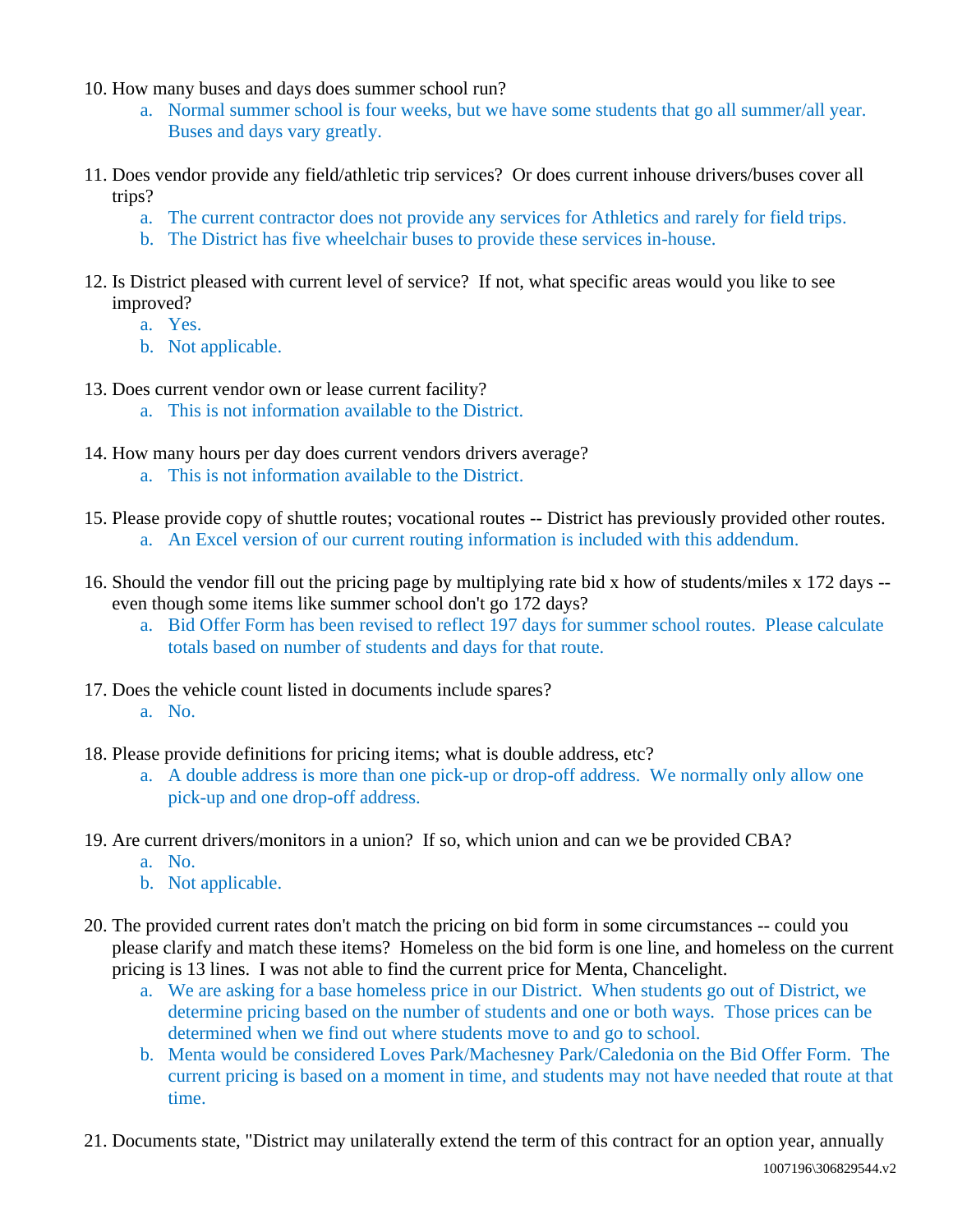by written notice to the Contractor..." p 31a. Please clarify at what pricing would this contract be extended for? School code states by "mutual agreement" for option years. Assuming the CPI based on Pricing/Economic Adjustments.

- a. The prices submitted on the solicitation for 3 base years will remain firm for each year. Price adjustments for the two additional years will be made in accordance with lesser of three percent or the percentage change in the U.S. Department of Labor Consumer Price Index (CPI-U) for All Urban Consumers, All Items.
- 22. Documents state District can terminate contract with 60-day notice for any reason. This is concerning since significant capital expense will go into purchasing vehicles for what is in essence a 60-day contract. Please consider changing this language.
	- a. Section 21 of the General Terms and Conditions shall be deleted in its entirety and replaced with the following language:

**21. TERMINATION WITHOUT CAUSE**. Unless otherwise specified in the Invitation for Bid, a contract resulting from award of a bid may be unilaterally terminated by the District, for any reason or no reason, upon twelve (12) months written advance notice to the Bidder. Bidder may submit claims for actual work performed up to and including the day of notice of termination with appropriate documentation supporting such claim for materials, labor, or acquired inventory for equitable adjustment and any such material shall become the property of the District upon settlement.

- 23. Documents state, "If at any time bidder makes a general price reduction... an equivalent price reduction will need to be made." Please clarify and/ or change this language. In our business each contract is unique and to ask a vendor to make a price reduction on this contract if one is made somewhere else is concerning.
	- a. Section 8 of the General Terms and Conditions shall be deleted in its entirety and replaced with the following language:

**8. PRICING**. The price quoted for each item is the full purchase price, **including delivery to destination**, and includes all transportation and handling charges, premiums on bonds, material or service costs, patent royalties and all other overhead charges of every kind and nature. Unless otherwise specified, prices shall remain firm for the contract period.

Option year pricing, if any, may include price increases as stated in the bid specifications.

- 24. Documents state, "District may terminate this contract, without liability, if deliveries are not made at the time and in the quantities specified "; please clarify and/or change this language to 30 day notice similar to other section.
	- a. The first bullet point of Section 20.a. of the General Terms and Conditions shall be deleted in its entirety and replaced with the following language:
		- if deliveries are not made at the time and in the quantities specified, and Bidder fails to cure such breach within thirty (30) days of receipt of notice of such breach from the District,
- 25. Documents state, "District reserves the right to temporarily extend this contract for an additional ninety (90) days ...without exercising a full year; please clarify and/or change this language. Is this making a Contractor keep fleet for 90 days after the contract ends?
	- a. Yes, however Section 33 of the Supplemental Terms and Conditions shall be deleted in its entirety and replaced with the following language in order to require the District to provide prior notice to Contractor prior to exercising such temporary extension: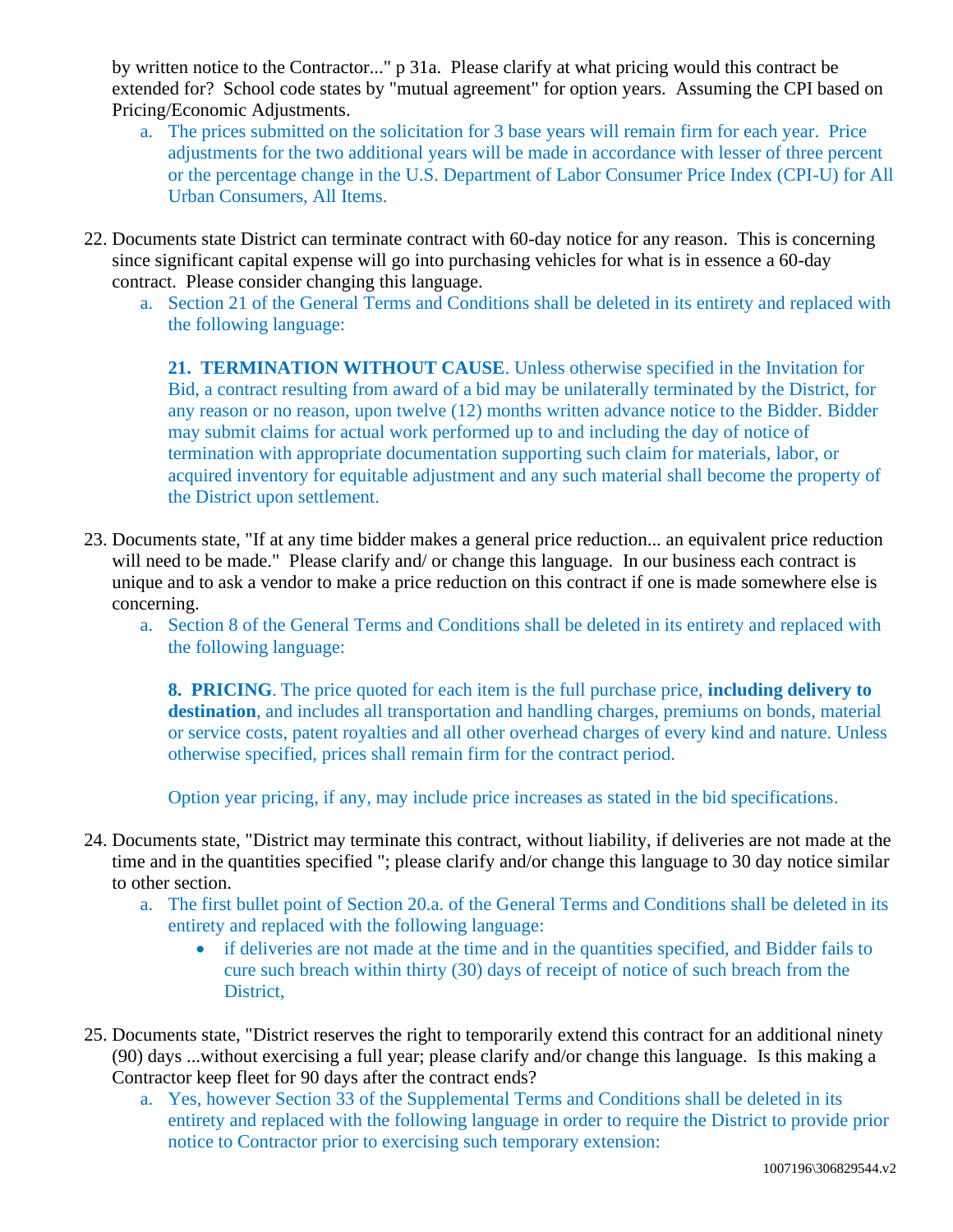**33. TEMPORARY CONTRACT EXTENSION**. The District reserves the right to, upon sufficient notice to Contractor prior to the expiration of the contract's term, extend this contract for an additional ninety (90) calendar days from its original or any exercised option year expiration date without exercising a full option year for any reason and any and all pricing then in effect shall continue through the temporary extension period.

- 26. Currently alternate bids are not acceptable and will be rejected by the District. We urge the District to adjust this language to allow vendors to submit proposals that they feel are most beneficial to both parties.
	- a. Section 34 of the Supplementary Terms and Conditions shall be deleted in its entirety and replaced with the following language:

**34. ALTERNATE BIDS**. Subject to the exception set forth below, alternate bids are not acceptable and will be rejected by the District. Alternate bids are defined as bids that do not comply with the bid terms, conditions, and specifications. Bidder may submit more than one bid providing that all such bids comply with the bid terms, conditions, and specifications.

Notwithstanding the foregoing, if the Bidder wishes to submit an alternate bid, Bidder shall provide District, no later than ten (10) days before the scheduled IFB Opening date, with a written description setting forth in sufficient detail the specific manner in which the Bidder's alternate bid deviates from the bid terms, conditions, and specifications such that the District can publish such deviations and provide all other prospective bidders with an opportunity to submit corresponding bids. If, in the District's sole discretion, Bidder fails to provide sufficient detail as to the manner in which the Bidder's alternate bid deviates from the bid terms, conditions, and specifications, District may reject the alternate bid.

- 27. Section 39a. Is District asking contractor to turn over profit and loss statements of contract upon District request?
	- a. No, Section 39.a. of the Supplementary Terms and Conditions does not provide the District the authority to compel a Contractor to turn over its general profit and loss statements, however it does provide the District the ability to review the Records of the Contractor for the purposes of conducting an audit to assess the Contractor's compliance with the terms and conditions of the contract.
- 28. Will the data provided in addendum one be more comprehensive than the data provided in last year's bid?
	- a. Yes.
- 29. Is the data being provided and should we expect changes due to COVID-19?
	- a. The data being provided is from March of 2020, prior to any COVID-19 shut-downs. We are looking for pricing for a "normal" school year.
- 30. Will be able to ask additional questions and request additional information after we receive the student and routing data?
	- a. Yes, requests for information may be submitted until November 10, 2020 at 12:00 PM.
- 31. Are there any changes in the bid from the last time it was issued?
	- a. Yes, Force Majeure language has been updated, fuel calculation language has been removed and the route data being provided is more robust. We also edited the bid specifications for any inconsistencies.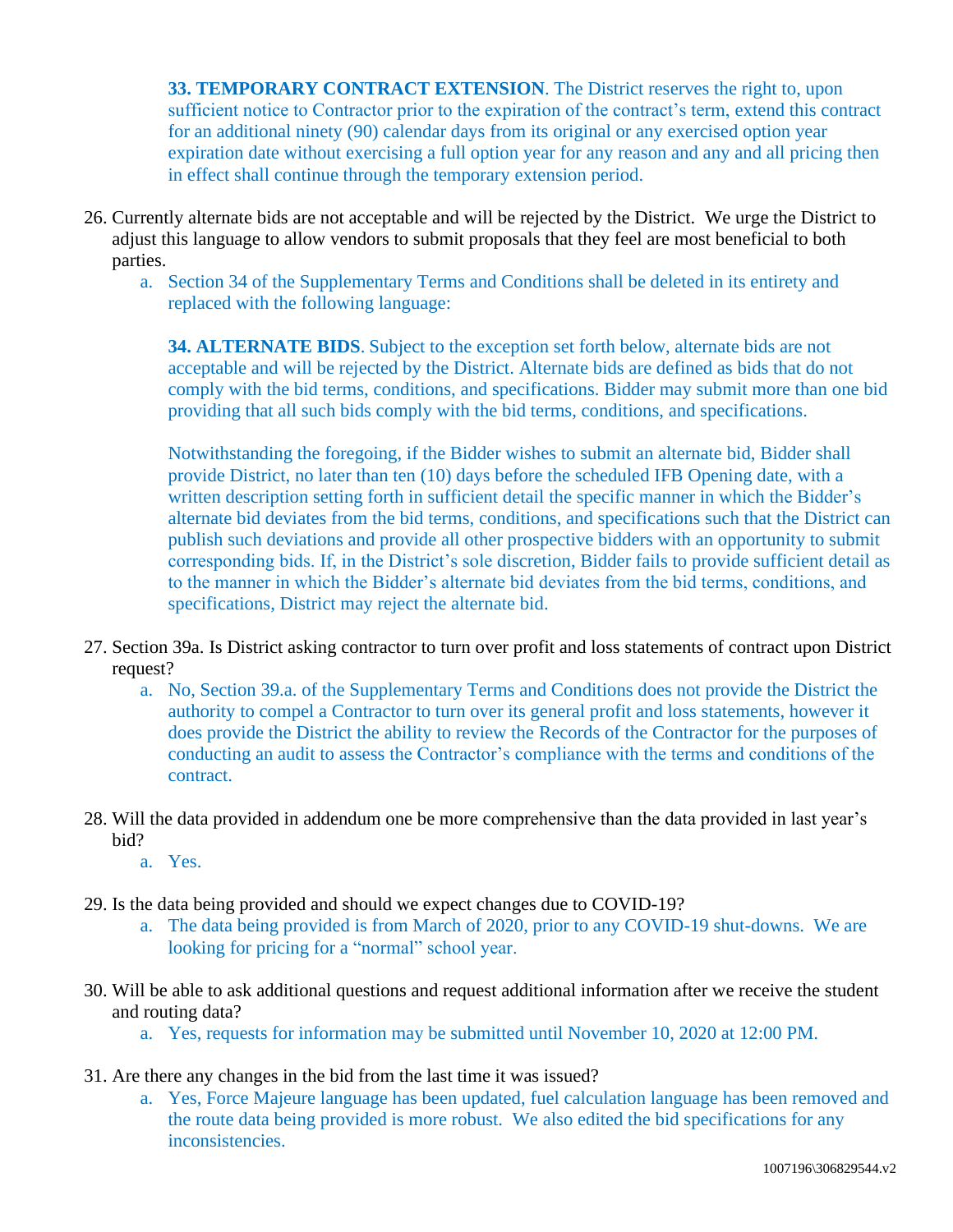- 32. Is the District considering changing the Force Majeure language? If not, it could be problematic with regards to the ability to submit bids.
	- a. Any changes to language will be identified in addendum one.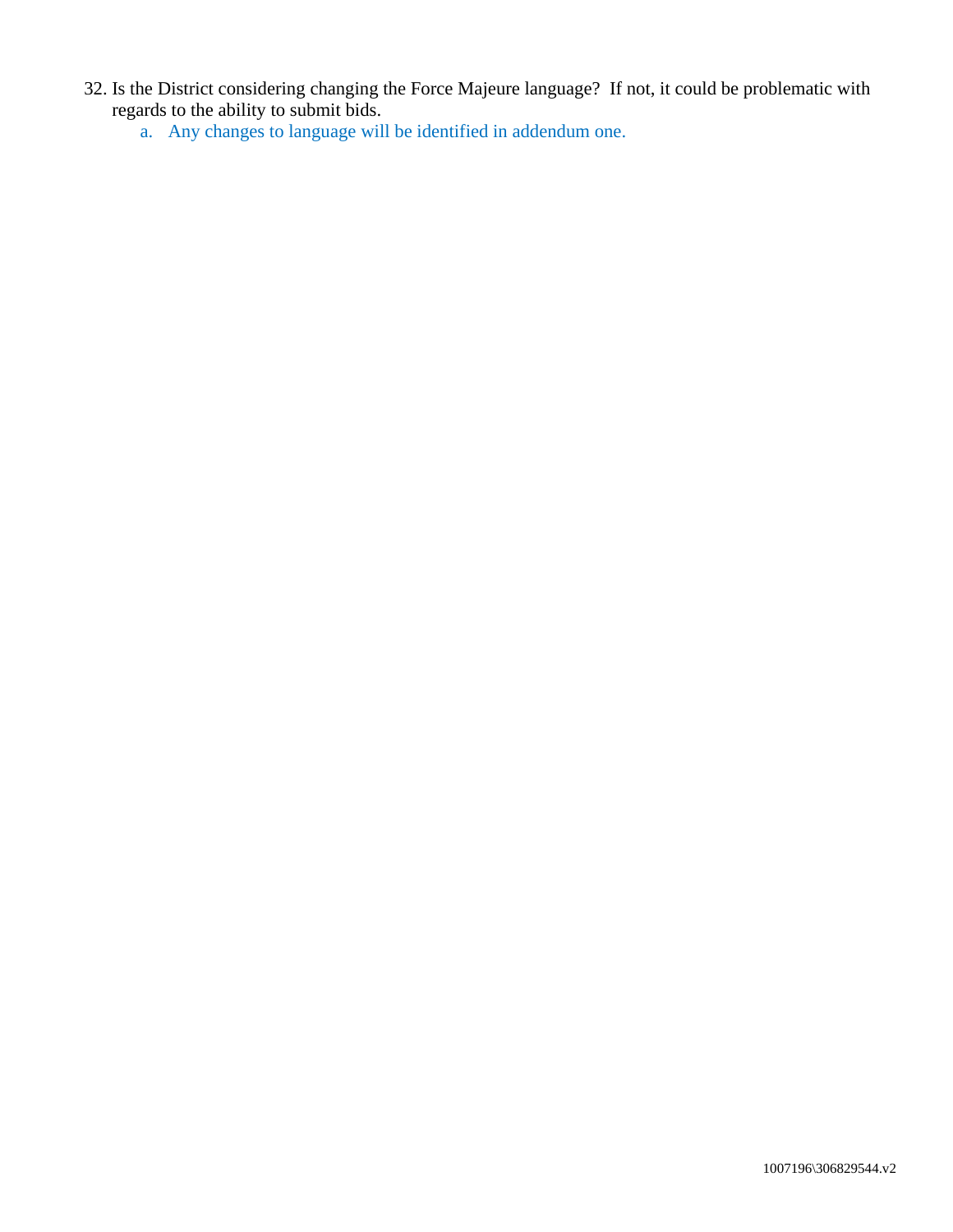# PRE-BID CONFERENCE OPENING STATEMENT

Welcome to the mandatory pre-bid conference for IFB 21-03 Special Needs and Early Childhood Transportation for the Rockford Public Schools.

The purpose of this meeting is to receive input, comments, questions, clarifications and suggested changes relative to this solicitation. As a reminder, the only acceptable changes to the Bid/RFP are formal Addenda published by the RPS Purchasing department. Additionally, the Addendum may address other issues identified by the School District.

The goal of today's meeting is to increase your knowledge of the solicitation as it is written and provide an information mechanism in which you may advise the School District of any changes it should make. Consequently, any changes you wish the Rockford Public Schools to consider must be submitted in writing to the Purchasing department before the deadline as expressed in the solicitation.

We will try to answer as many of the questions as possible. If we cannot answer a question today, we will defer that answer to the published Addendum. Additionally, minutes from this pre-bid conference will be published in the Addendum.

- ➢ Bid Opening is scheduled for November 24, 2020 at 2:00 pm Rockford Board of Education, 6th floor Conference Room. Late bids will not be accepted. Faxed or emailed bids will not be accepted.
- ➢ Board Approval December 8, 2020.
- ➢ Bid RFI Procedures All written correspondence during the bid process MUST be sent to Dane Youngblood, Director of Purchasing, via email at PurchasingDeptStaff@rps205.com. Last RFI will be accepted until November 10, 2020 at 12 pm. Last addendum will be issued by November 17, 2020 at 4:30 pm.
- ➢ Addenda will be emailed to all attendees at the pre-bid conference, posted on the RPS website and Demand Star.
- $\triangleright$  PLEASE reference the REQUIRED FORMS CHECK LIST for all documents that must be submitted with your bid offer form. All forms must be properly completed, signed and submitted or your bid will be deemed non-responsive.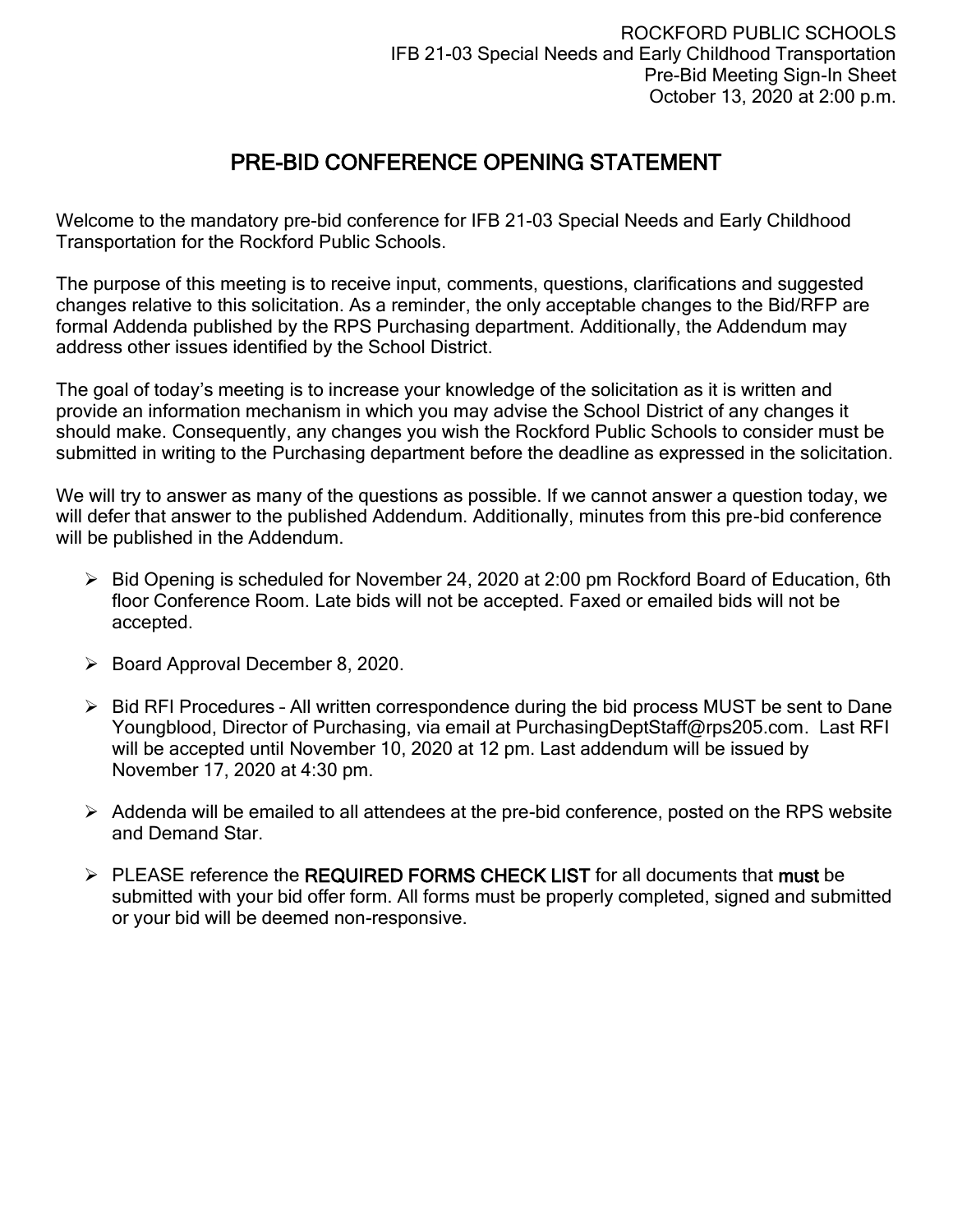ROCKFORD PUBLIC SCHOOLS IFB 21-03 Special Needs and Early Childhood Transportation Pre-Bid Meeting Sign-In Sheet October 13, 2020 at 2:00 p.m.



# PRE-BID MEETING SIGN-IN SHEET

IFB 21-03 Special Needs and Early Childhood Transportation

# PLEASE WRITE EMAIL ADDRESS SO THAT IT IS LEGIBLE IN ORDER TO RECEIVE ADDENDUM INFORMATION

|   | <b>Printed Name</b>               | <b>Company Name</b>                                   | <b>Company Address</b>                                     | <b>Telephone</b> | E-mail                                                          |
|---|-----------------------------------|-------------------------------------------------------|------------------------------------------------------------|------------------|-----------------------------------------------------------------|
|   | Don Kane                          | <b>Krapf School Bus</b>                               | 1030 Andrew Dr<br>West Chester PA, 19380                   | 484-653-6426     | dkane@krapfbus.com                                              |
|   | Sam Singh                         | <b>Safeway Transportation</b><br><b>Services</b>      | 550 N Green Bay Rd, Suite 1<br>Waukegan, IL 60087          | 847-599-1085     | sam@safewayfirst.com                                            |
| 3 | John Benish Jr.                   | <b>Grand Prairie Transit/Cook-</b><br><b>Illinois</b> | 2100 Clearwater Dr<br>Oak Brook, IL 60523                  | 708-560-9840     | jbenish@cookillinois.com                                        |
| 4 | Robert Hach<br>Sue Berogan        | <b>Sunrise Transportation</b>                         | 2300 Warrenville Rd, Suite 160<br>Downers Grove, IL 60515  | 630-841-5458     | rhach@sunrisebus.com<br>sberogan@sunrisebus.com                 |
| 5 | Michael Ensign                    | <b>First Student</b>                                  | 600 Vine St, Suite 1400<br>Cincinnati, OH 45202            | 513-504-6610     | Michael.ensign@firstgroup.com                                   |
| 6 | <b>Fred Smith</b>                 | <b>National Express</b>                               | 2601 Navistar Dr<br>Lisle, IL 60532                        | 630-441-7162     | Fred.smith@nellc.com                                            |
|   | <b>Christine Robley</b>           | <b>ALC Schools</b>                                    | 1211 Puerta Del Sol, Suite 200<br>San Clemente, CA 92673   | 402-350-5880     | crobley@alcschools.com                                          |
| 8 | Dan O'Brien<br><b>Tim Stieber</b> | Illinois-Central                                      | 78 N Chicago St, 2 <sup>nd</sup> Floor<br>Joliet, IL 60431 | 815-409-4007     | d.obrien@illinois-central.com<br>t.stieber@illinois-central.com |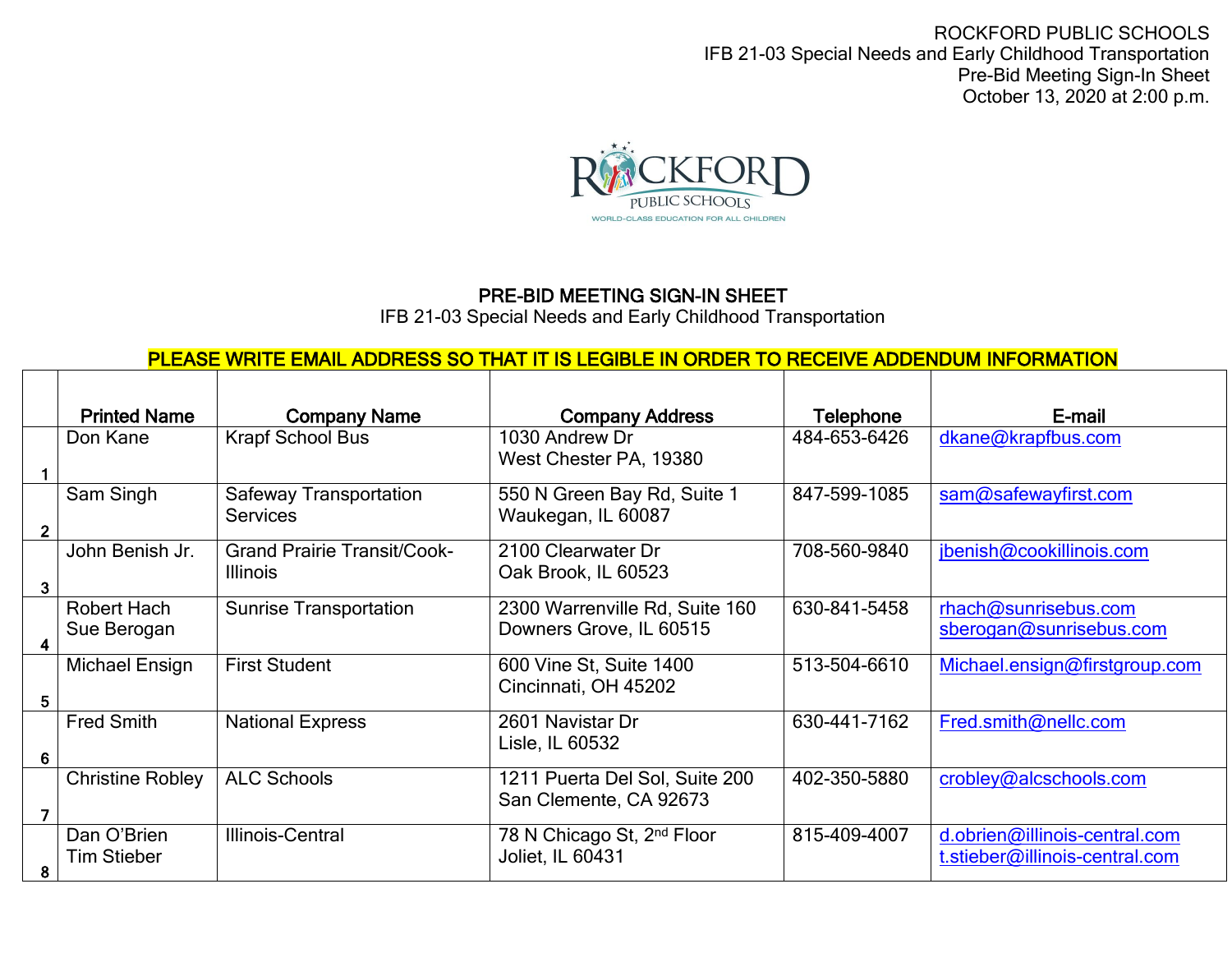#### **BID OFFER FORM - REVISED**

#### **BID No. 21-03 Special Needs and Early Childhood Transportation**

Offeror agrees to provide the following service for the Rockford Public School District. The prices submitted on the solicitation for the base contract year will remain firm through June 30, 2024. Bidders may request an annual price adjustment in writing no less that 60 days prior to the renewal date. Price adjustments will be made in accordance with lesser of three percent or the percentage change in the U.S. Department of Labor Consumer Price Index (CPI-U) for All Urban Consumers, All Items.

## **Peg = Full Day, W/C = Wheelchair, NR = Normally a student on a yellow bus**

| <b>Item</b><br>No. | <b>Current Transportation Students</b> | <b>Students as of 03/15/2020</b> | <b>List Cost per</b><br><b>Student 2021-22</b> | <b>Total Cost for</b><br>172 Days 2021-22 Student 2022-23 | <b>List Cost per</b>      | <b>Total Cost for</b><br>172 Days 2022-<br>23 | List Cost per<br><b>Student 2023-24</b> | <b>Total Cost for</b><br>172 Days 2023-<br>24 |
|--------------------|----------------------------------------|----------------------------------|------------------------------------------------|-----------------------------------------------------------|---------------------------|-----------------------------------------------|-----------------------------------------|-----------------------------------------------|
|                    |                                        |                                  |                                                |                                                           |                           |                                               |                                         |                                               |
|                    | EC & Pre K & Peg (Full Day)            | 958                              | $\$$                                           | $\$\,$                                                    | $\$\,$                    | $\$\,$                                        | \$                                      | $\$\,$                                        |
|                    |                                        |                                  |                                                |                                                           |                           |                                               |                                         |                                               |
| $\overline{2}$     | EC & Pre K & Peg One Way               | 145                              | $\$\,$                                         | $\sqrt$                                                   | $\$\,$                    | $\boldsymbol{\mathsf{S}}$                     | \$                                      | $\$\$                                         |
|                    |                                        |                                  |                                                |                                                           |                           |                                               |                                         |                                               |
| $\mathfrak{Z}$     | EC & Pre K & Peg Double Address        | $\overline{0}$                   | $\$\,$                                         | $\$\,$                                                    | $\$\,$                    | $\boldsymbol{\mathsf{S}}$                     | \$                                      | \$                                            |
|                    |                                        |                                  |                                                |                                                           |                           |                                               |                                         |                                               |
| $\overline{4}$     | EC & Peg W/C                           | 6                                | $\$\,$                                         | $\mathcal{S}$                                             | $\$\$                     | $\boldsymbol{\mathsf{S}}$                     | \$                                      | $\boldsymbol{\mathsf{S}}$                     |
|                    |                                        |                                  |                                                |                                                           |                           |                                               |                                         |                                               |
| 5                  | EC & Peg W/C Double                    | $\overline{0}$                   | $\$\,$                                         | $\$\,$                                                    | $\boldsymbol{\mathsf{S}}$ | $\$\,$                                        | \$                                      | $\$\$                                         |
|                    |                                        |                                  |                                                |                                                           |                           |                                               |                                         |                                               |
| 6                  | Special Needs Student                  | 674                              | $\$\,$                                         | $\$\,$                                                    | $\$\,$                    | $\boldsymbol{\mathsf{S}}$                     | \$                                      | $\$\,$                                        |
|                    |                                        |                                  |                                                |                                                           |                           |                                               |                                         |                                               |
| $\overline{7}$     | Special Needs Students One Way         | 18                               | $\boldsymbol{\$}$                              | $\boldsymbol{\mathsf{S}}$                                 | $\boldsymbol{\mathsf{S}}$ | $\mathcal{S}$                                 | \$                                      | $\boldsymbol{\mathsf{S}}$                     |
|                    |                                        |                                  |                                                |                                                           |                           |                                               |                                         |                                               |
| $8\,$              | Special Needs Student Double Address   | 53                               | $\$\,$                                         | $\boldsymbol{\mathsf{S}}$                                 | $\boldsymbol{\mathsf{S}}$ | $\boldsymbol{\mathsf{S}}$                     | \$                                      | $\mathcal{S}$                                 |
|                    |                                        |                                  |                                                |                                                           |                           |                                               |                                         |                                               |
| 9                  | <b>Wheel Chair Student</b>             | 55                               | $\$\,$                                         | $\$\,$                                                    | $\$\$                     | $\boldsymbol{\mathsf{S}}$                     | \$                                      | $\sqrt$                                       |
|                    |                                        |                                  |                                                |                                                           |                           |                                               |                                         |                                               |
| 10                 | Wheel Chair Student One Way            |                                  | $\$\,$                                         | $\$\,$                                                    | $\boldsymbol{\mathsf{S}}$ | $\$\,$                                        | \$                                      | \$                                            |
|                    |                                        |                                  |                                                |                                                           |                           |                                               |                                         |                                               |
| <sup>11</sup>      | Wheel Chair Student Double Address     | $\overline{2}$                   | $\$\,$                                         | $\boldsymbol{\mathsf{S}}$                                 | $\$\,$                    | $\mathcal{S}$                                 | \$                                      | $\$\$                                         |
|                    |                                        |                                  |                                                |                                                           |                           |                                               |                                         |                                               |
| 12                 | Wheel Chair Student Own Bus            |                                  | \$                                             | $\boldsymbol{\mathsf{S}}$                                 | $\$\$                     | \$                                            | \$                                      | $\boldsymbol{\mathsf{S}}$                     |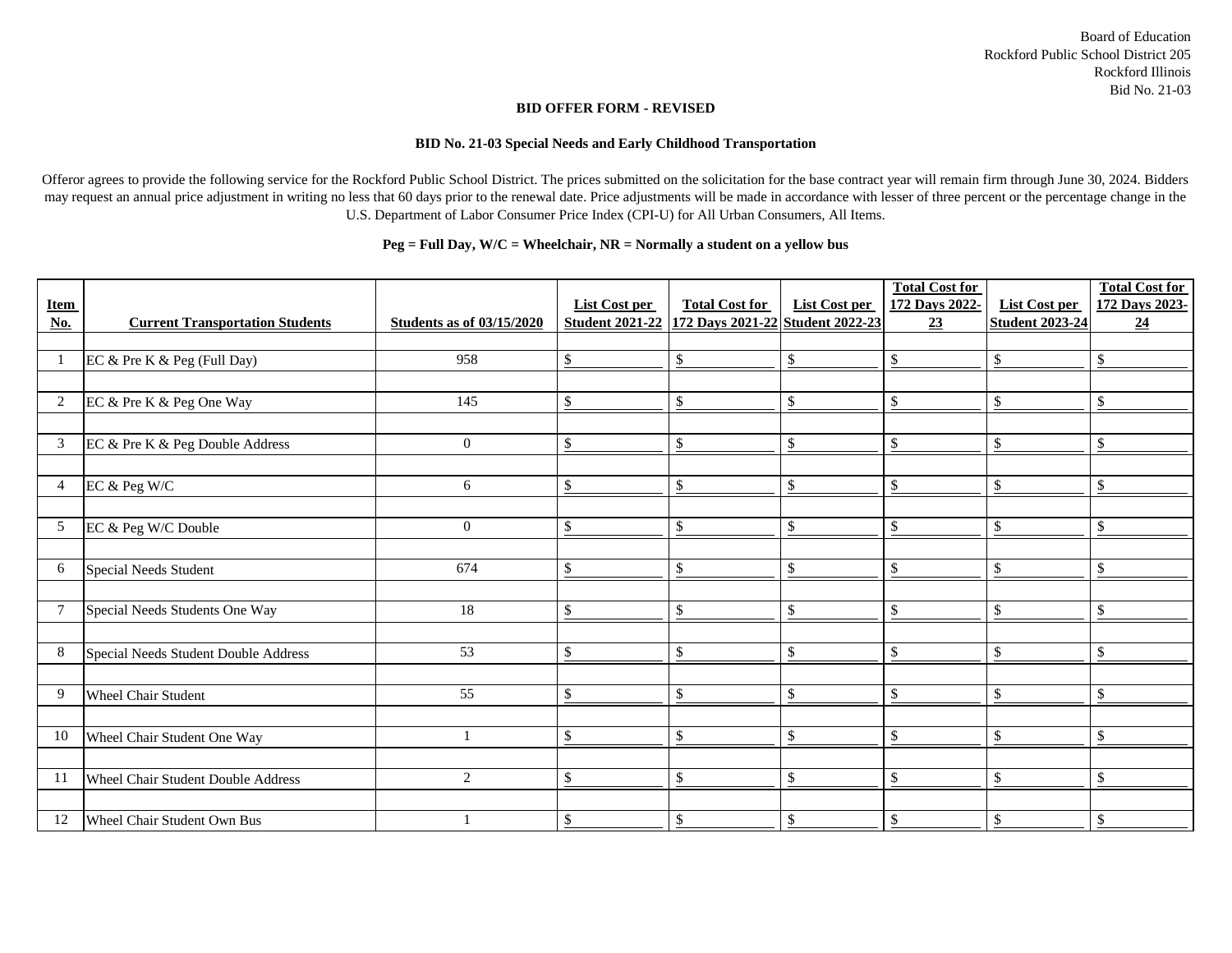Board of Education Rockford Public School District 205 Rockford Illinois Bid No. 21-03

#### **BID OFFER FORM - REVISED**

| 13                          | Hazard/Homeless                        | 23                               | $\boldsymbol{\mathsf{S}}$         | $\$\,$                           | $\boldsymbol{\mathsf{S}}$ | $\$\,$                           | $\$\,$                            | $\frac{1}{2}$                    |
|-----------------------------|----------------------------------------|----------------------------------|-----------------------------------|----------------------------------|---------------------------|----------------------------------|-----------------------------------|----------------------------------|
|                             |                                        |                                  |                                   |                                  |                           |                                  |                                   |                                  |
| 14                          | 504 Behavior Plan Student              | 20                               | $\$\$                             | $\boldsymbol{\mathsf{S}}$        | $\boldsymbol{\mathsf{S}}$ | $\boldsymbol{\mathsf{S}}$        | $\$\,$                            | $\mathcal{S}$                    |
|                             |                                        |                                  |                                   |                                  |                           |                                  |                                   |                                  |
| 15                          | Aides/Nurses Riding with Students      | 22                               | $\boldsymbol{\mathsf{S}}$         | $\boldsymbol{\mathsf{S}}$        | $\sqrt[6]{\frac{1}{2}}$   | $\mathcal{S}$                    | $\mathbb{S}$                      | $\boldsymbol{\mathsf{S}}$        |
|                             |                                        |                                  |                                   |                                  |                           |                                  |                                   |                                  |
| 16                          | <b>Tuition Student</b>                 | $\overline{0}$                   | $\frac{\mathsf{s}}{\mathsf{b}}$   | \$                               | $\$\$                     | $\$\,$                           | $\boldsymbol{\$}$                 | $\boldsymbol{\mathsf{S}}$        |
|                             |                                        |                                  |                                   |                                  |                           |                                  |                                   |                                  |
| 17                          | Tuition Student - Easter Seals         |                                  | $\frac{\mathcal{S}}{\mathcal{S}}$ | $\boldsymbol{\mathsf{S}}$        | $\sqrt[6]{\frac{1}{2}}$   | $\boldsymbol{\mathsf{S}}$        | $\frac{\mathcal{L}}{\mathcal{L}}$ | $\frac{1}{2}$                    |
|                             |                                        |                                  |                                   |                                  |                           |                                  |                                   |                                  |
| 18                          | C-8 Mobility (NR)                      | 21                               | $\sqrt$                           | $\$\,$                           | $\mathbb{S}$              | $\mathbb{S}$                     | $\mathbb{S}$                      | $\$\,$                           |
|                             |                                        |                                  |                                   |                                  |                           |                                  |                                   |                                  |
| 19                          | All Male Vehicle                       | $\overline{0}$                   | $\$\$                             | $\boldsymbol{\mathsf{S}}$        | $\boldsymbol{\mathsf{S}}$ | $\boldsymbol{\mathsf{S}}$        | $\boldsymbol{\$}$                 | $\mathcal{S}$                    |
|                             |                                        |                                  |                                   |                                  |                           |                                  |                                   |                                  |
| 20                          | Easter Seals                           | 18                               | $\boldsymbol{\mathsf{S}}$         | $\mathcal{L}$                    | $\sqrt[6]{\frac{1}{2}}$   | $\$$                             | $\mathbb{S}$                      | $\$\,$                           |
|                             |                                        |                                  |                                   |                                  |                           |                                  |                                   |                                  |
| 21                          | Goldie Floberg Sites                   | 5 <sup>5</sup>                   | $\$\,$                            | $\mathbb{S}$                     | $\sqrt[6]{\frac{1}{2}}$   | \$                               | $\$\,$                            | $\mathcal{S}$                    |
|                             |                                        |                                  |                                   |                                  |                           |                                  |                                   |                                  |
| 22                          | Goldie Floberg Sites - W/C             | $\mathbf{1}$                     | $\frac{\mathcal{S}}{\mathcal{S}}$ | $\boldsymbol{\mathsf{S}}$        | $\sqrt[6]{\frac{1}{2}}$   | $\mathbb{S}$                     | $\$$                              | $\mathcal{S}$                    |
|                             |                                        |                                  |                                   |                                  |                           |                                  |                                   |                                  |
| 23                          | Menta                                  | 30                               | $\boldsymbol{\mathsf{S}}$         | $\mathbb{S}$                     | $\$\,$                    | $\$\,$                           | $\mathbb{S}$                      | $\frac{1}{2}$                    |
|                             |                                        |                                  |                                   |                                  |                           |                                  |                                   |                                  |
| 24                          | Camelot Gardien Prairie                | 33                               | $\$\,$                            | $\$\,$                           | $\boldsymbol{\mathsf{S}}$ | $\$\,$                           | $\$\,$                            | $\mathcal{S}$                    |
|                             |                                        |                                  |                                   |                                  |                           |                                  |                                   |                                  |
| $25\,$                      | <b>SEAL</b>                            | 33                               | $\boldsymbol{\mathsf{S}}$         | \$                               | $\$\$                     | $\boldsymbol{\mathsf{S}}$        | $\$\,$                            | $\boldsymbol{\mathsf{S}}$        |
|                             |                                        |                                  |                                   |                                  |                           |                                  |                                   |                                  |
| 26                          | Chancelight                            | 31                               | $\sqrt{3}$                        | $\mathcal{S}$                    | $\mathcal{S}$             | $\mathcal{S}$                    | $\mathcal{S}$                     | $\mathcal{S}$                    |
|                             | <b>TOTAL COST</b>                      |                                  |                                   | $\overline{\boldsymbol{\theta}}$ |                           | $\overline{\boldsymbol{\theta}}$ |                                   | $\overline{\boldsymbol{\theta}}$ |
|                             |                                        |                                  |                                   |                                  |                           |                                  |                                   |                                  |
|                             |                                        |                                  |                                   |                                  |                           | <b>Total Cost for</b>            |                                   | <b>Total Cost for</b>            |
| <b>Item</b>                 |                                        |                                  | <b>List Cost per</b>              | <b>Total Cost for</b>            | <b>List Cost per</b>      | 197 Days 2022-                   | <b>List Cost per</b>              | 197 Days 2023-                   |
| $\underline{\textbf{No}}$ . | <b>Current Transportation Students</b> | <b>Students as of 03/15/2020</b> | <b>Student 2021-22</b>            | 197 Days 2021-22 Student 2022-23 |                           | $\underline{23}$                 | <b>Student 2023-24</b>            | $\underline{24}$                 |
|                             |                                        |                                  |                                   |                                  |                           |                                  |                                   |                                  |
| 27                          | Summer School Students                 | 144                              |                                   |                                  |                           |                                  |                                   |                                  |
|                             |                                        |                                  |                                   |                                  |                           |                                  |                                   |                                  |
| 28                          | Tuition Summer School Students         |                                  |                                   |                                  |                           |                                  |                                   |                                  |
|                             |                                        |                                  |                                   |                                  |                           |                                  |                                   |                                  |
| 29                          | W/C Summer School                      | 27                               |                                   |                                  |                           |                                  |                                   |                                  |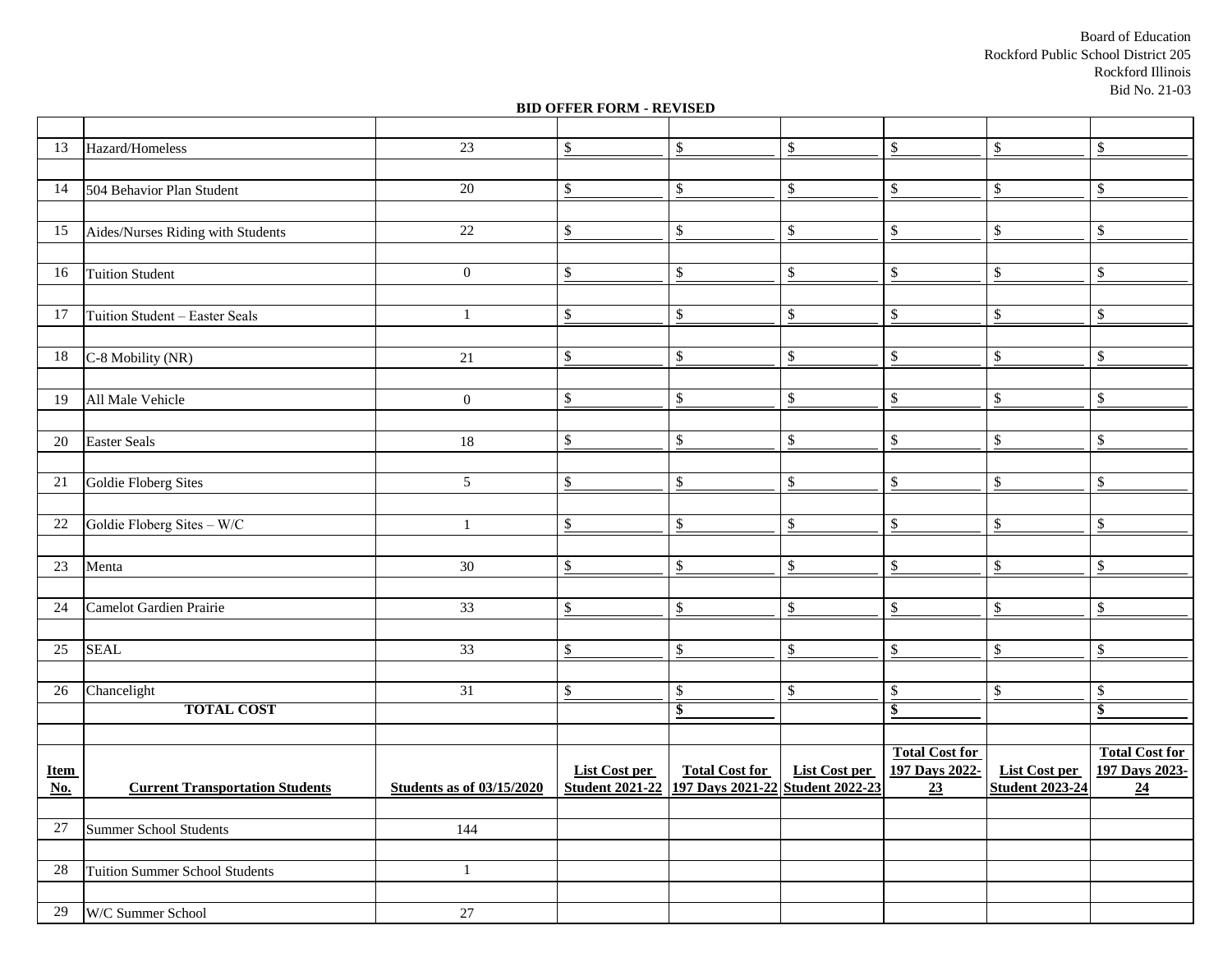Board of Education Rockford Public School District 205 Rockford Illinois Bid No. 21-03

#### **BID OFFER FORM - REVISED**

| 300<br>$\sim$ |  |  |  |  |
|---------------|--|--|--|--|
|               |  |  |  |  |